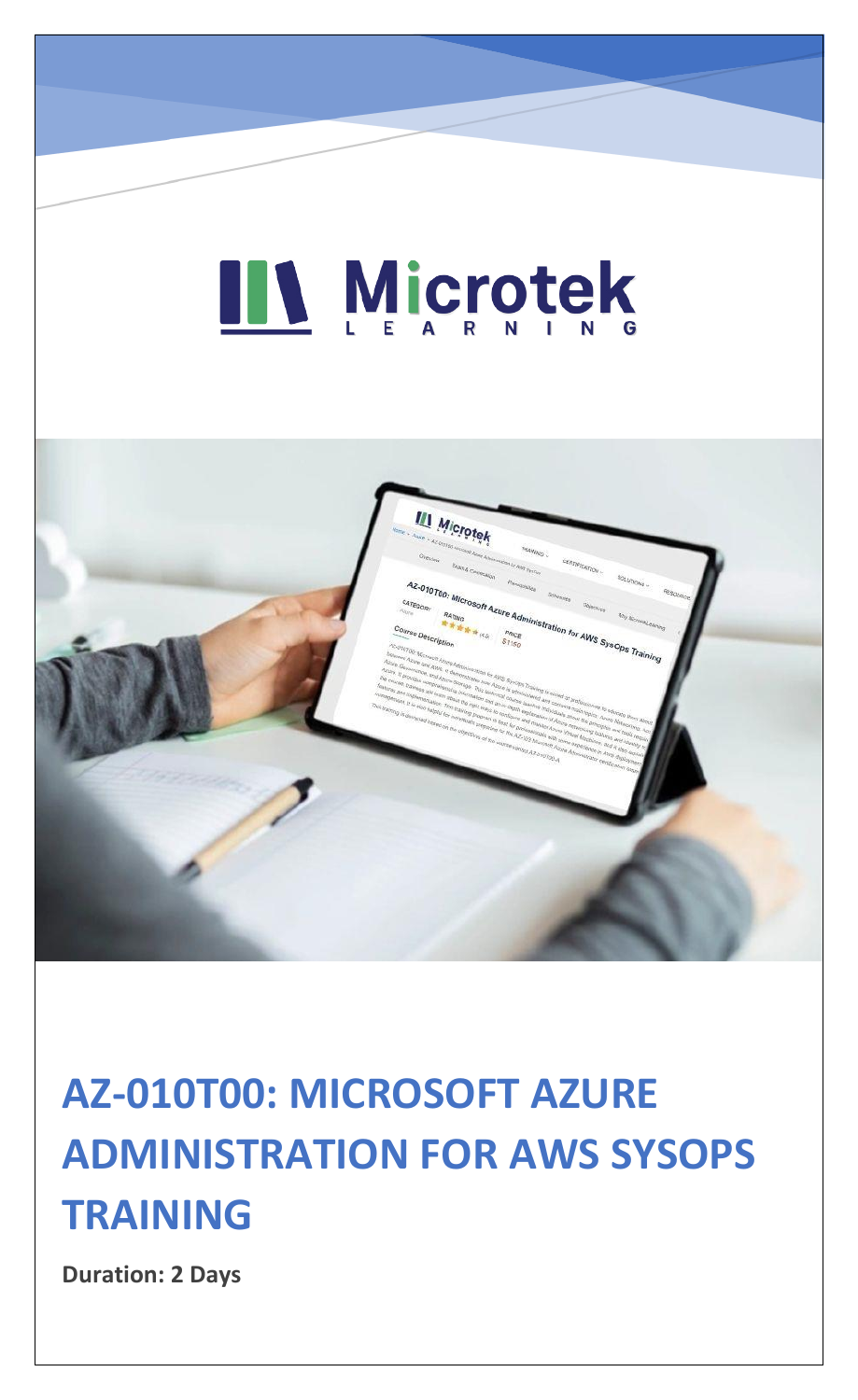## **IIV Microtek**

#### **Course Description**

AZ-010T00: Microsoft Azure Administration for AWS SysOps Training is aimed at professionals to educate them about the differences between Azure and AWS. It demonstrates how Azure is administered and contains main topics: Azure Networking, Azure administration, Azure Governance, and Azure Storage. This technical course teaches individuals about the principles and tools required to administer Azure. It provides comprehensive information and an in-depth explanation of Azure networking features and identity solutions. Throughout the course, trainees will learn about the right ways to configure and monitor Azure Virtual Machines, and it also explains Azure storage features and implementation. This training program is best for professionals with some experience in AWS deployment, operations, and management. It is also helpful for individuals preparing for the AZ-103 Microsoft Azure Administrator certification exam.

This training is designed based on the objectives of the course variant AZ-010T00-A.

#### **Who should attend this course?**

The primary audience for this training is AWS SysOps Administrator or equivalent. The ideal experience for this training is one or two years of experience in AWS management, operations, and deployment. Students taking this training may also be interested in taking the AZ-900 Azure Fundamentals exam or AZ-103 Microsoft Azure Administrator certification exam.

#### **What you will learn**

- Learning about the tools and principal concepts needed to administer Azure
- Learning about Azure networking features
- G • Learning about configuring and monitoring Azure virtual machines
- Learning about Azure storage features and implementation
- Learning about Azure identity solutions

#### **Curriculum**

#### **Module 1: Azure Administration**

In this module, you'll learn about the tools and principal concepts needed to administer Azure. Topics include Resource Manager, Resource Groups, Azure Portal, Azure CLI, Azure Templates, Cloud Shell, Azure Marketplace, and Azure PowerShell.

#### **Module 2: Azure Networking**

In this module, you'll learn about Azure networking features. Topics include Azure Regions, Virtual Networks and Subnets, IP Addressing, Network Security Groups, Virtual Network Peering, VNet-to-VNet Connections, ExpressRoute, Load Balancers, and Network Watcher.

#### **Module 3: Azure Compute**

In this module, you'll learn about configuring and monitoring Azure virtual machines. Topics include Azure Virtual Machines, Creating Virtual Machines, Virtual Machine Sizes, Virtual Machine Disks, Availability Zones, Availability Sets, Windows VM Connections, Linux VM Connections, Azure Monitor, and Azure Alerts.